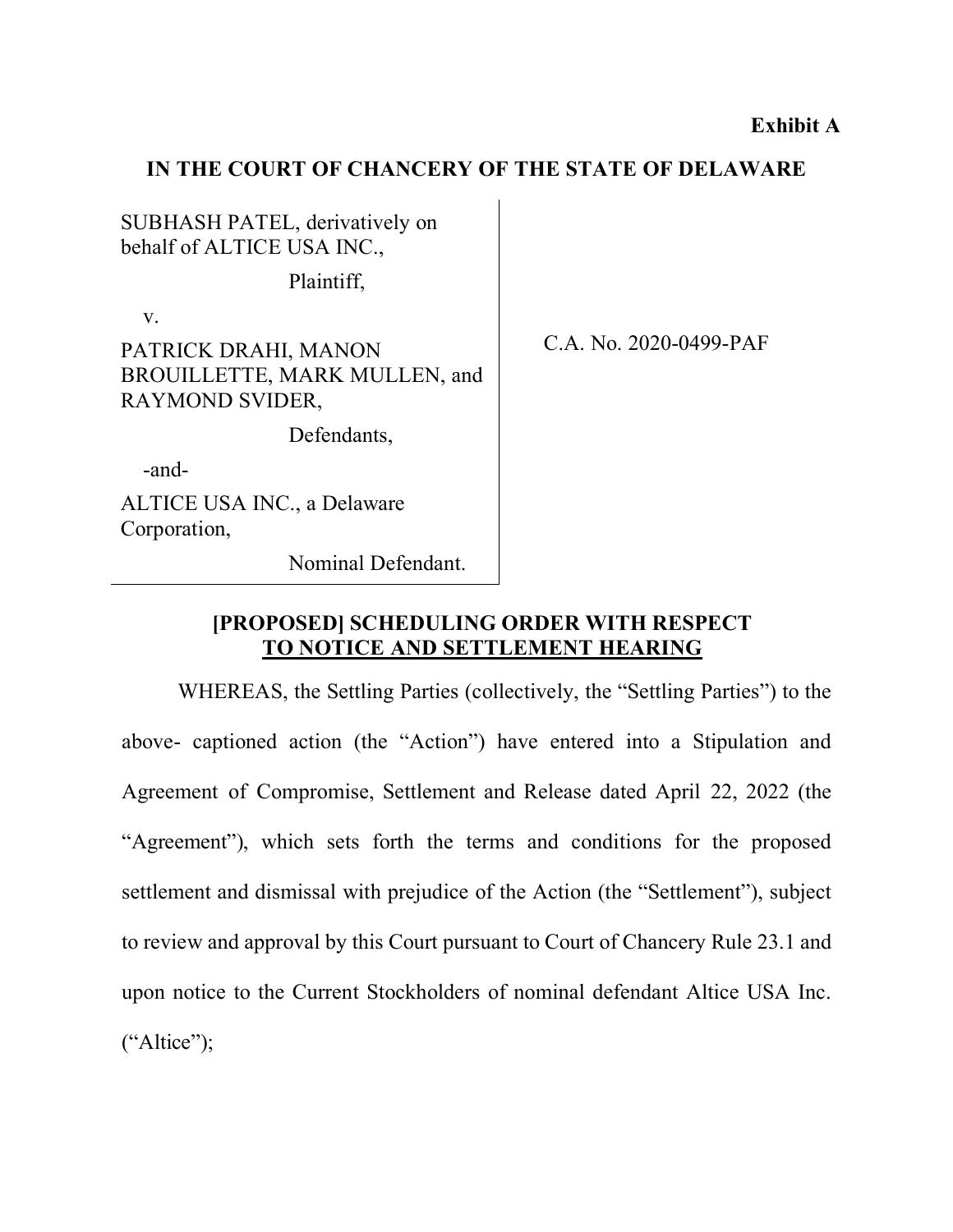WHEREAS, the Court has read and considered the Agreement filed with the Court and the accompanying documents annexed thereto; and

WHEREAS, all of the Settling Parties have consented to the entry of this Scheduling Order.

**NOW**, upon application of the Settling Parties, and after due consideration,

**IT IS HEREBY ORDERED**, this day of 2022, as follows:

1. Except for terms defined herein, the Court adopts and incorporates the definitions in the Agreement for the purpose of this order.

2. The Court has jurisdiction over the Action, and all matters related to the Settlement, as well as personal jurisdiction over all of the Settling Parties.

3. A hearing (the "Settlement Hearing") shall be held on  $\frac{1}{2}$ , 2022, at  $\frac{1}{2}$ :  $\frac{1}{2}$ ,  $\frac{1}{2}$  m. in the Court of Chancery, Leonard L. Williams Justice Center, 500 North King Street, Wilmington, Delaware 19801, or as may be undertaken via a remote proceeding such as Zoom or by telephone, to:

> (a) determine whether the proposed Settlement, on the terms and conditions provided for in the Agreement, should be approved by the Court as fair, reasonable, and adequate and in the best interests of Altice and its Current Stockholders;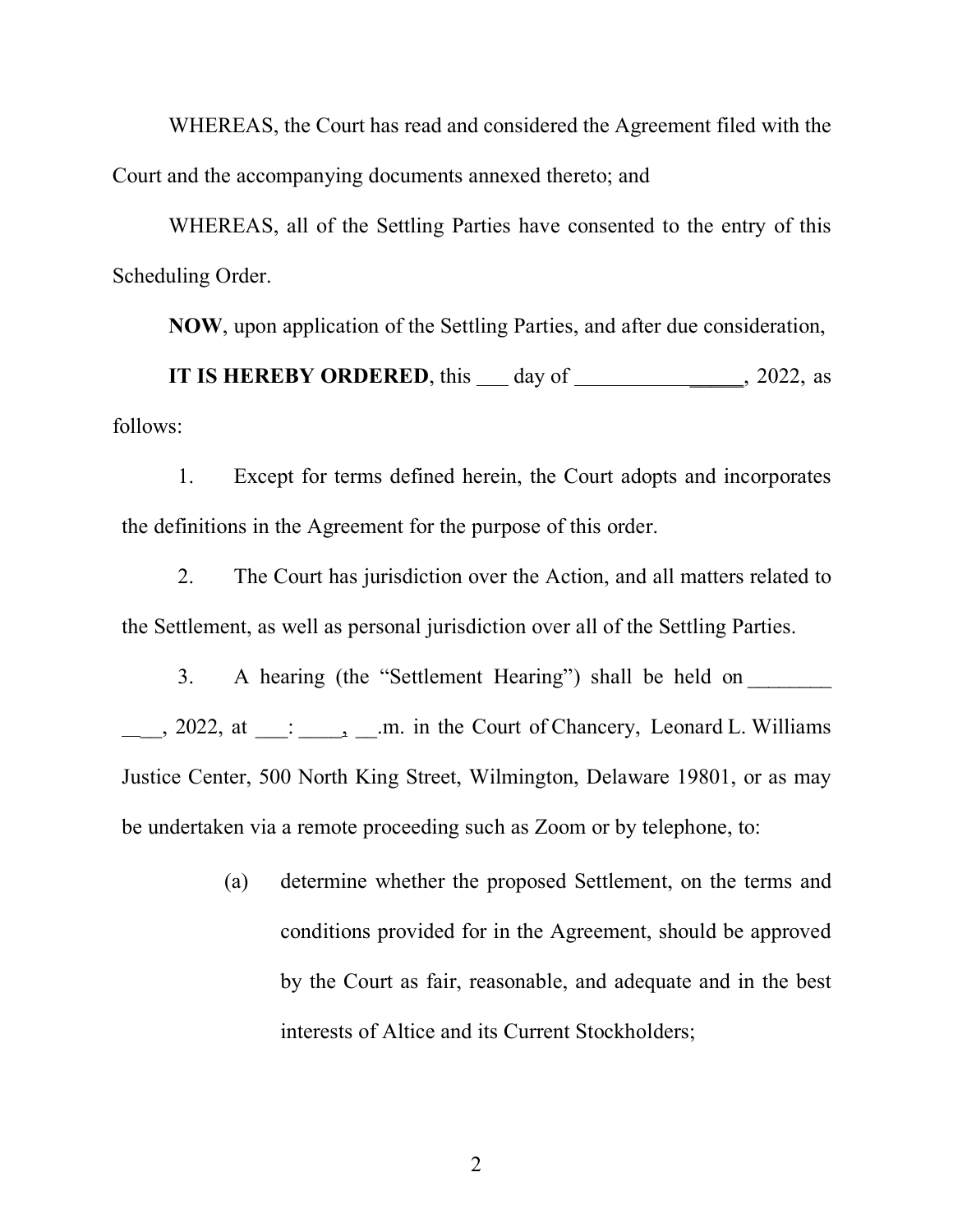- (b) determine whether the Court should enter the Order and Final Judgment (the "Judgment") as provided in the Agreement, dismissing the Action with prejudice and extinguishing and releasing the Released Claims;
- (c) consider Plaintiff's Counsel's Fee and Expense Amount, which has been agreed to by the Settling Parties;
- (d) consider Plaintiff's application for an Incentive Award to be paid solely out of any Fee and Expense Amount;
- (e) hear and determine any objections to the proposed Settlement, the Order and Final Judgment, Plaintiff's request for an Incentive Award or Plaintiff's Counsel's application for the Fee and Expense Amount; and
- (f) rule on such other matters as the Court may deem appropriate.

4. The Court may adjourn the Settlement Hearing or any adjournment thereof from time to time without further notice to the Current Stockholders by announcement at the Settlement Hearing or other adjournment thereof, or a notation on the docket in the Action.

5. The Court may approve the Settlement at or after the Settlement Hearing with such modification(s) as may be consented to by the Settling Parties to the Agreement, and without further notice to the Current Stockholders. Further the

3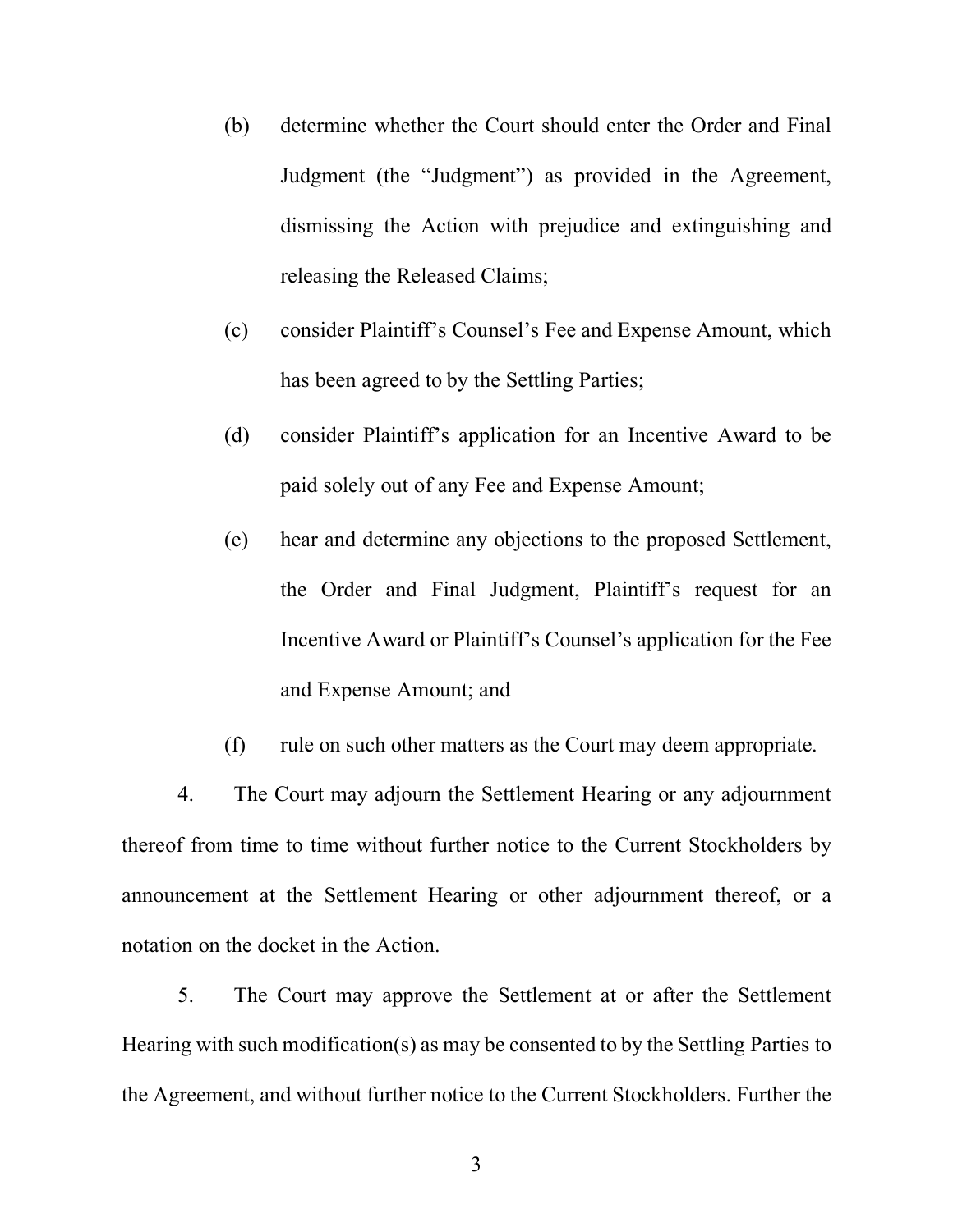Court may render its judgment, and order the payment of Plaintiff's Counsel's Fee and Expense Amount and/or an Incentive Award, all without further notice to the Current Stockholders. The Court retains jurisdiction over the Action and the Settling Parties to consider further applications arising out of or connected with the proposed Settlement.

6. The Court approves, in form and content, the Notice of Pendency of and of Settlement of Action (the "Notice"), filed by the Settling Parties with this Agreement as Exhibit B and finds that the giving of notice substantially in the manner set forth therein meets the requirement of Court of Chancery Rule 23.1 and due process, and is the best notice practicable under the circumstances and shall constitute due and sufficient notice to all Persons entitled thereto. Within fifteen business days after the entry of this Scheduling Order, Altice shall mail or cause to be mailed, by first class U.S. mail or other mail service if mailed outside of the U.S., postage pre-paid, the Notice, substantially in the form annexed as Exhibit B to the Agreement, to be mailed to all persons who are Current Stockholders of record or were on April 22, 2022 record holders of common stock of Altice at their last known address appearing in the stock transfer records maintained by or on behalf of Altice. All Current Stockholders who are record holders of Altice common stock on behalf of beneficial owners of those securities shall be requested to forward such Notice on to the beneficial owners. Additionally, Altice shall use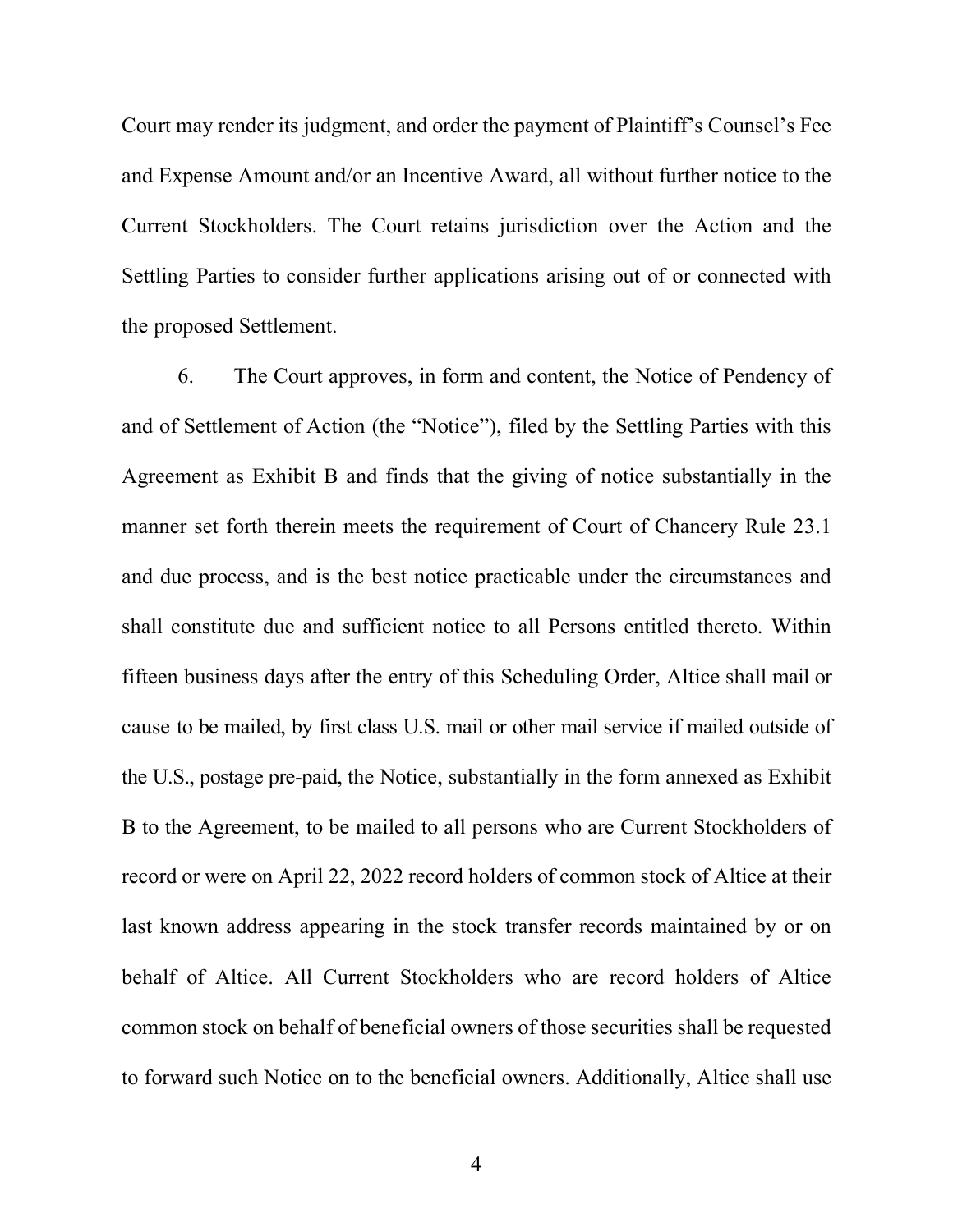reasonable efforts to give notice to all beneficial owners of common stock of Altice by providing additional copies of the Notice to any record holder requesting the Notice for purposes of distribution to such beneficial owners.

7. Altice, on behalf of the Committee Defendants and Drahi, shall be responsible for all costs associated with the mailing of the Notice of the proposed Settlement (the "Notice Costs") regardless of whether the Effective Date shall occur, and in no event shall Plaintiff, Plaintiff's counsel, any other Altice stockholder, any other Defendant, or their attorneys be responsible for such Notice Costs. If additional notice is required by the Court, then the cost and administration of such additional notice will be borne by the Company.

8. At least ten business days prior to the Settlement Hearing described herein, Defendants' counsel shall serve on Plaintiff's Counsel in the Action and file with the Court an affidavit with respect to the preparation and mailing of the Notice in accordance with this Order.

9. As set forth in the Notice, any record or beneficial stockholder of Altice who objects to the Settlement, the proposed Order and Final Judgment to be entered in the Action, and/or Plaintiff's Counsel's application for the Fee and Expense Amount, and/or Plaintiff's application for the Incentive Award, or who otherwise wishes to be heard (an "Objector"), may appear in person (or by telephone or Zoom if the Settlement Hearing is conducted in such manner) or by

5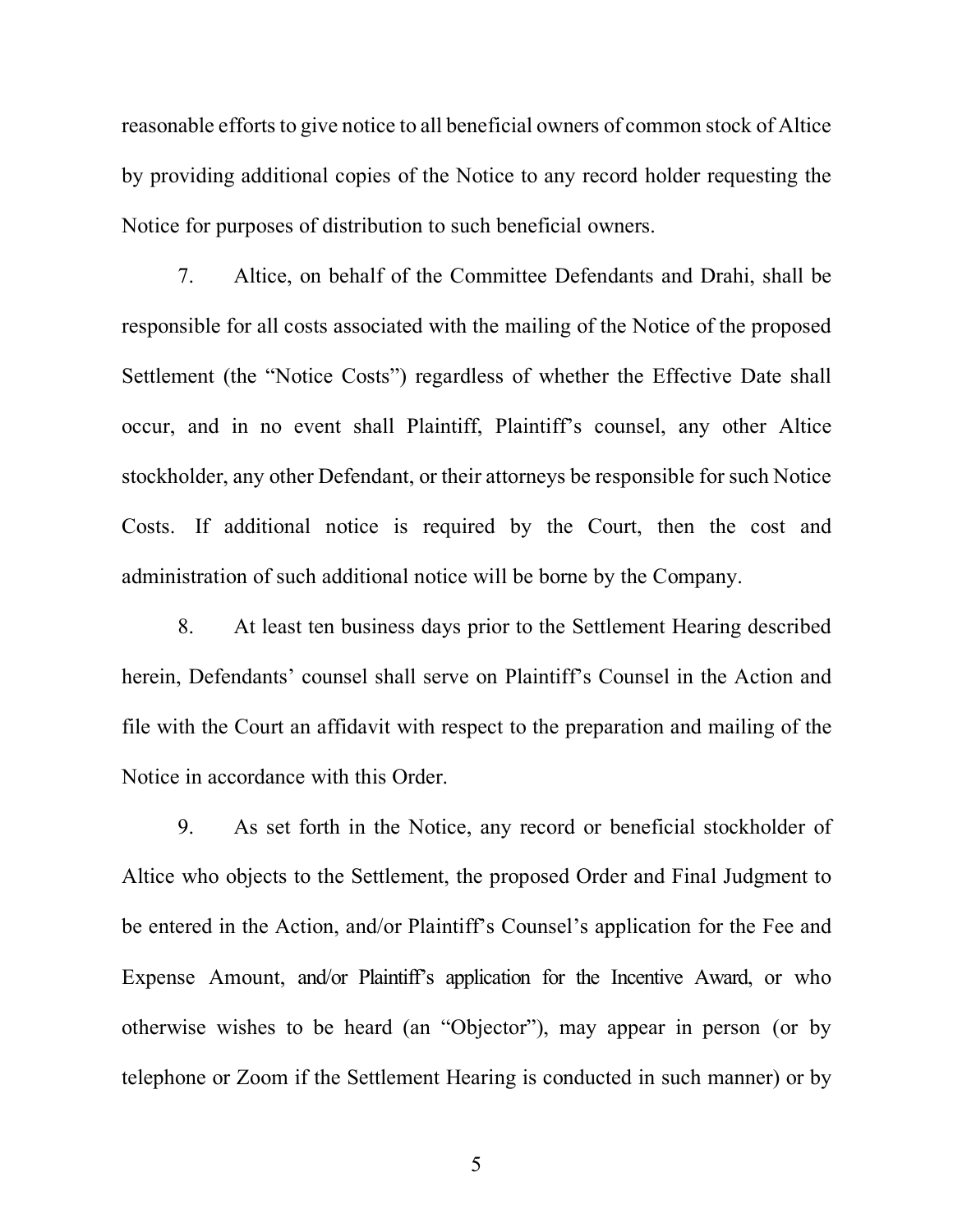his, her, or its attorney at the Settlement Hearing and present any evidence or argument that may be proper and relevant; provided, however, that no Objector shall be heard or entitled to contest the approval of the terms and conditions of the Settlement, or, if approved, the Order and Final Judgment to be entered thereon, unless he, she, or it has, no later than ten business days before the Settlement Hearing (unless the Court in its discretion shall thereafter otherwise direct, upon application of such Objector and for good cause shown), files with the Register in Chancery, Court of Chancery, Leonard L. Williams Justice Center, 500 North King Street, Wilmington, Delaware 19801, the following: (i) proof of ownership of Altice stock as of April 22, 2022 and continuously to the present; (ii) a written and signed notice of the Objector's intention to appear which states the name, address, and telephone number of his, her, or its counsel; (iii) a detailed statement of the objections to any matter(s) before the Court; and (iv) a detailed statement of all grounds for such objection(s) and the reasons for the Objector's desire to appear and to be heard, as well as all documents or writings which the Objector desires the Court to consider. Any such filings with the Court must also be served upon each of the following counsel (i) by hand, first class U.S. mail, or express service, and (ii) by email such that they are received no later than ten business days prior to the settlement hearing: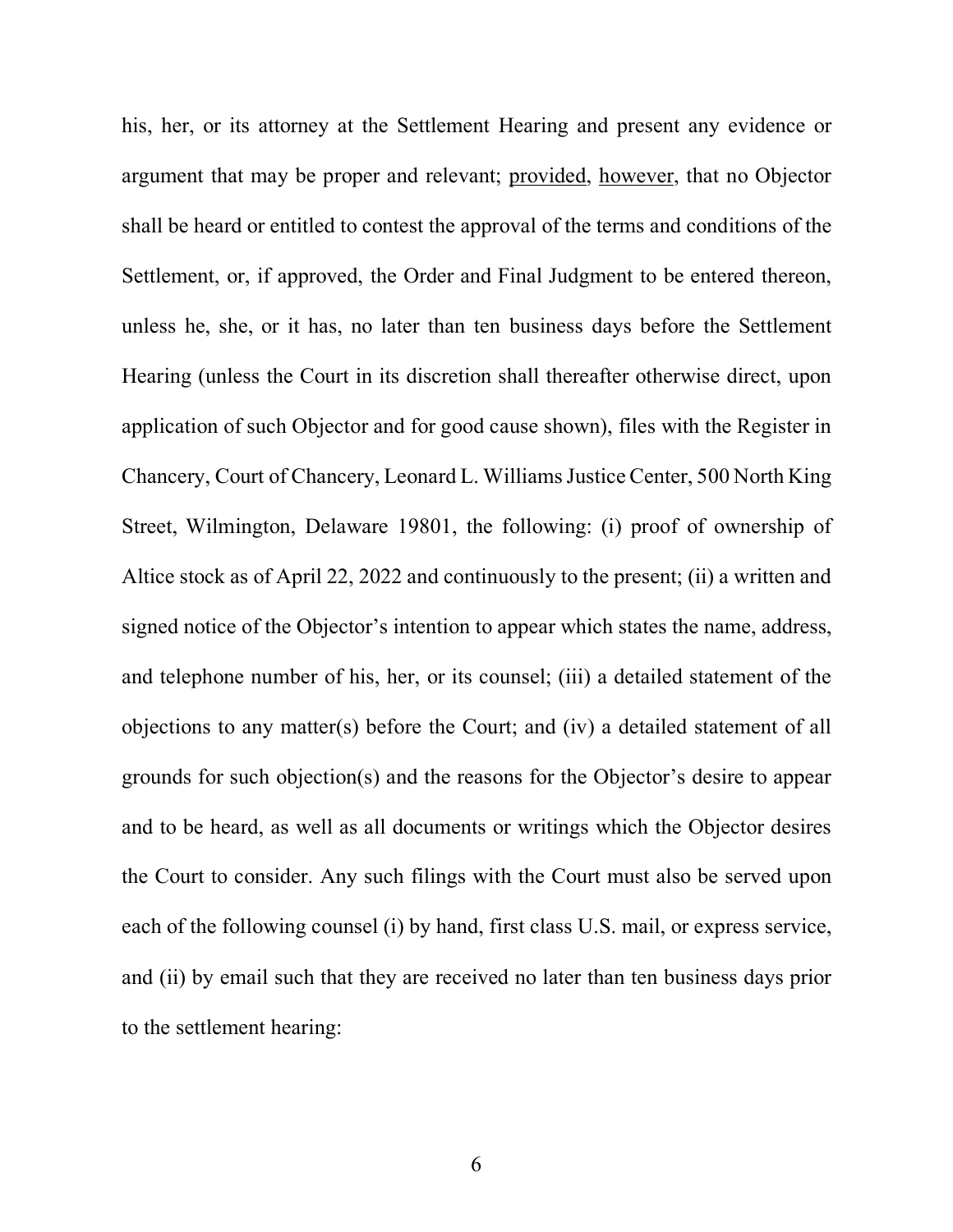Steven J. Purcell Robert H. Lefkowitz PURCELL & LEFKOWITZ LLP 200 Park Avenue, Suite 1700 New York, NY 10166 (212) 725-1000 spurcell@pjlfirm.com

Peter B. Andrews David M. Sborz ANDREWS & SPRINGER LLC 4001 Kennett Pike, Suite 250 Wilmington, DE 19807 pandrews@andrewsspringer.com dsborz@andrewsspringer.com

*Counsel for Plaintiff*

Alan S. Goudiss K. Mallory Brennan SHEARMAN & STERLING LLP 599 Lexington Avenue New York, NY 10022 (212) 848-4000 agoudiss@shearman.com mallory.brennan@shearman.com

A. Thompson Bayliss Stephen C. Childs ABRAMS & BAYLISS LLP 20 Montchanin Road, Suite 200 Wilmington, DE 19807 (302) 778-1000 Bayliss@AbramsBayliss.com childs@abramsbayliss.com

*Counsel for Defendants Manon Brouillette, Mark Mullen, and Raymond Svider and Nominal Defendant Altice USA Inc.*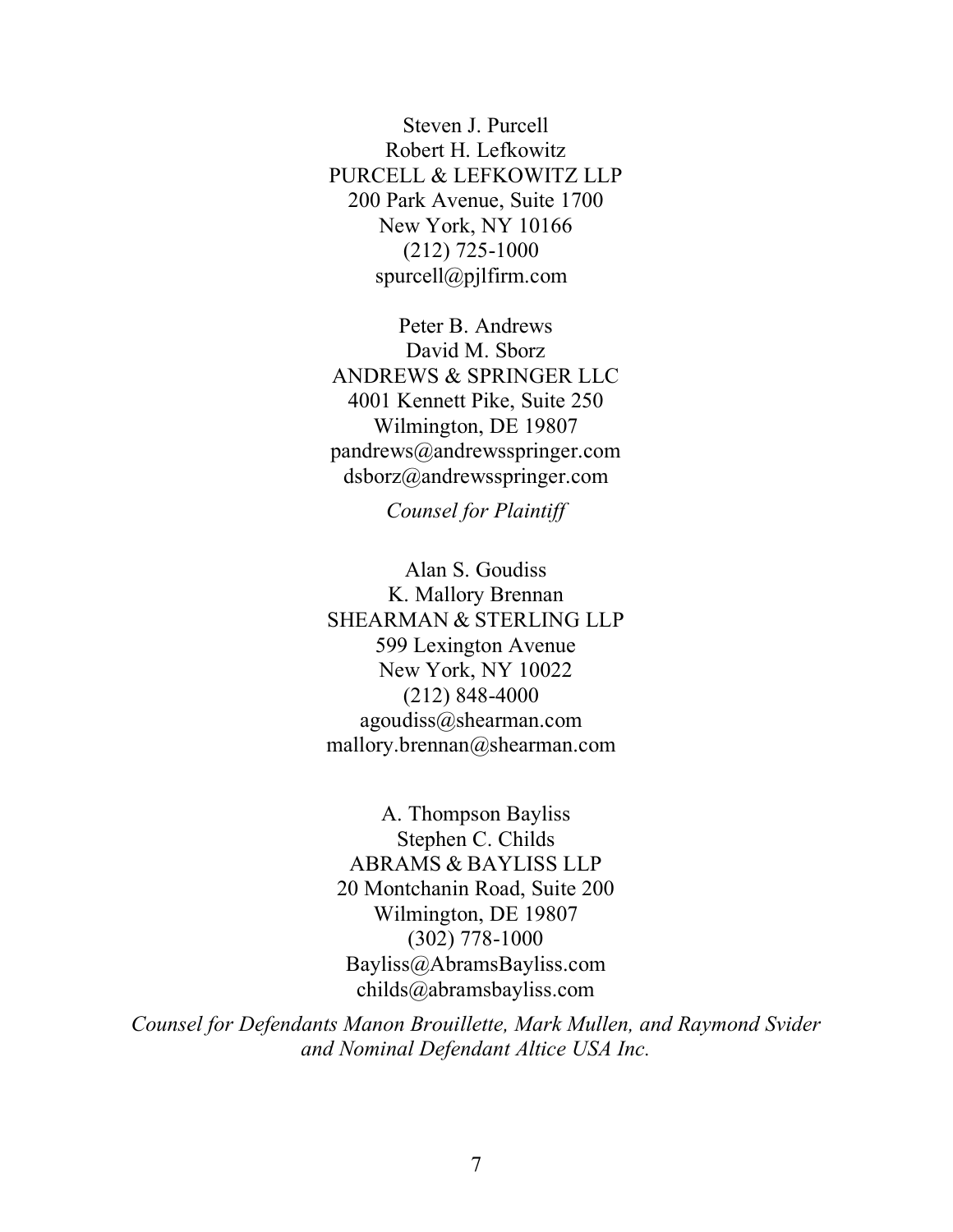Paul J. Lockwood SKADDEN ARPS SLATE MEAGHER & FLOM LLP One Rodney Square 920 N. King Street Wilmington, DE 19801 (302) 651-3000 paul.lockwood@skadden.com

Jay B. Kasner Scott D. Musoff SKADDEN ARPS SLATE MEAGHER & FLOM LLP One Manhattan West New York, NY 10036 (212) 735-3000 jay.kasner@skadden.com scott.musoff@skadden.com

*Counsel for Defendant Patrick Drahi and non-party Next Alt S.A.R.L.*

10. Any person or entity who fails to object in the manner prescribed above shall be deemed to have waived such objection (including the right to appeal), unless the Court in its discretion allows such objection to be heard at the Settlement Hearing, and shall forever be barred from raising such objection in the Action or any other action or proceeding or otherwise contesting the Settlement, Order and Final Judgment, the award of any Fee and Expense Amount, the award of any Incentive Award or any other material related to the Settlement, in the Action or any other action or proceeding, and will otherwise be bound by the Order and Final Judgment to be entered and the releases to be given.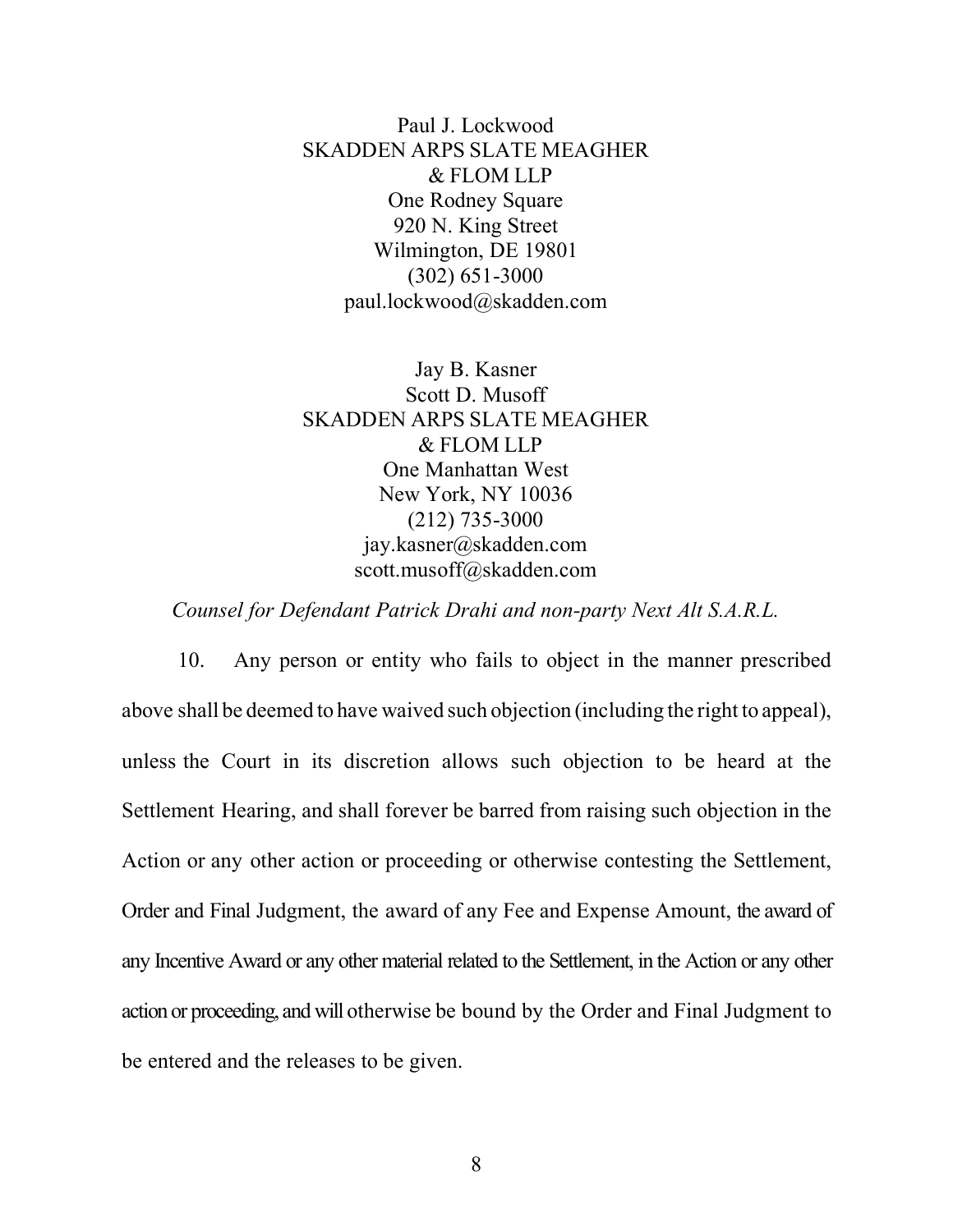11. At least twenty business days prior to the Settlement Hearing, Plaintiff's Counsel shall file with the Court and serve upon Defendants' Counsel a brief in support of the Settlement, including the application for the Fee and Expense Amount and the Incentive Award. Any objections to the Settlement, the application for the Fee and Expense Amount, and the application for the Incentive Award shall be filed and served no later than ten business days prior to the Settlement Hearing.

12. At least five business days prior to the Settlement Hearing, the Settling Parties may file with the Court a brief in response to any objections made by an Objector pursuant to paragraph 9 above, and Plaintiff may file and serve a brief in response to any objections to the Fee and Expense Amount and request for an Incentive Award.

13. If the Court approves the Settlement provided for in the Agreement following the Settlement Hearing, an Order and Final Judgment shall be entered substantially in the form attached as Exhibit C to the Agreement.

14. In the event that the Settlement is terminated in its entirety pursuant to the terms of Paragraph 7.4 of the Stipulation or the Effective Date otherwise fails to occur for any reason, the Settlement and the Agreement (other than Sections 4.3 and 6.3) shall be canceled and terminated; the Order and Final Judgement (other than Paragraph 7 hereof) shall become null and void and be without prejudice to the rights

9